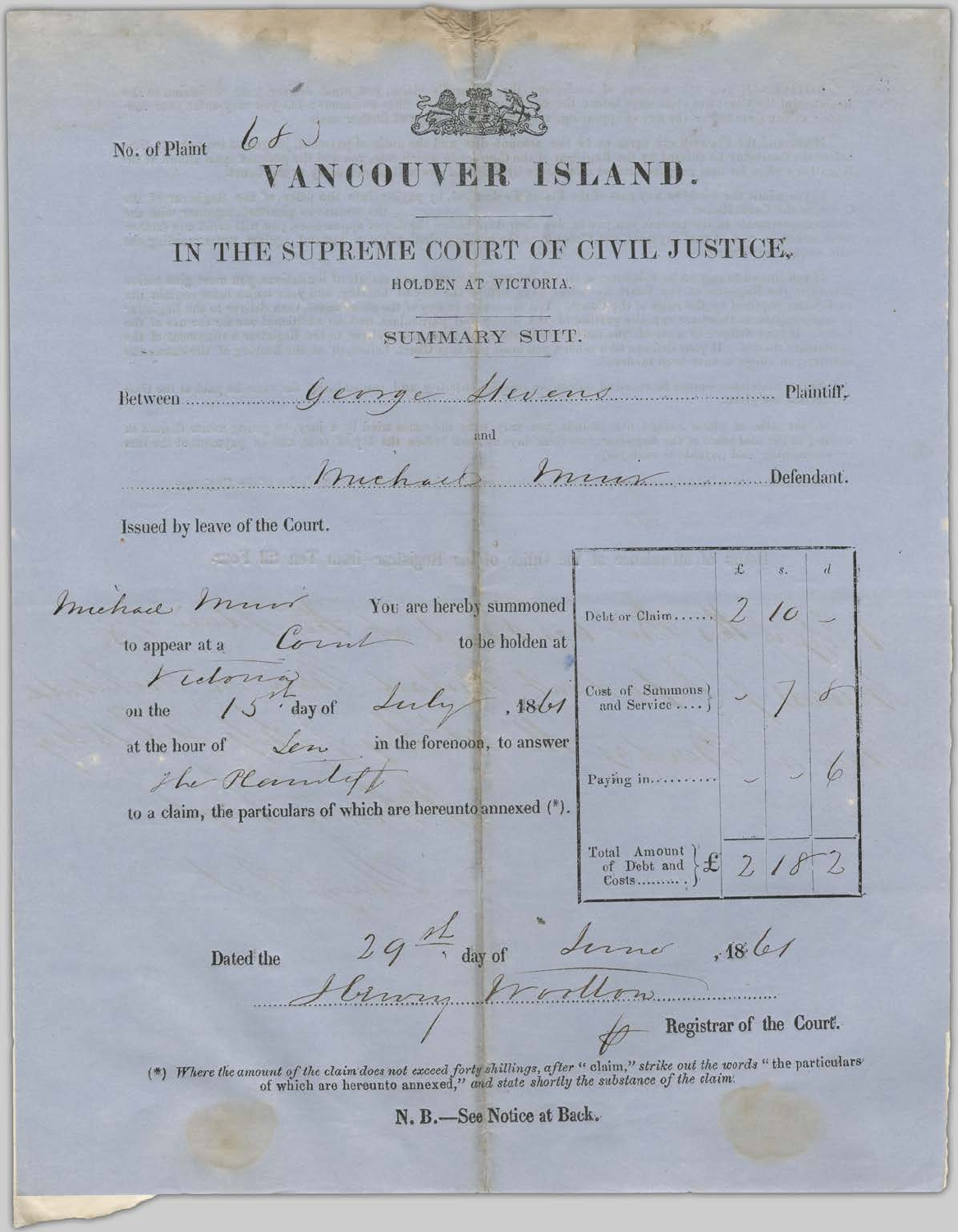NOTICE.--If you are desirous of confessing the Plaintiff's claim, you must deliver your confession to the Registrar of the Court five clear days before the day of appearing to this summons; but you may enter your confessio

If you and the Plaintiff can agree as to the amount due and the mode of payment, judgment may at any time before the Court-day be entered by the Registrar of the Court. In which case, you and the plaintiff must attend at the Registrar's office for that purpose, and no attendance by either of you will be necessary at the Court.

If you admit the whole or any part of the Plaintiff's demand, by paying into the office of the Registrar of the t. at the Court House the amount so admitted, together with the Court, at the Court House costs, proportionate to the amount you pay in, five clear days before the day of appearance, you will avoid any further costs, unless in case of part payment, the Plaintiff, at the hearing, shall prove a demand against you sum so paid into Court.

If you intend to rely on as a defence, a set-off, infancy, coverture, or a statute of limitations, you must give notice thereof to the Registrar of the Court five clear days before the day of hearing, and your notice must increase to the Registrat of the Court live clear days before the day of hearing, and your house must contain the particulars required by the rules of the Court. You must also, in any of the above cases, then deliver to th particulars thereof. If your defence be a tender, you must pay into Court, before, or at the hearing of the cause, the amount you allege to have been tendered.

Notice of defence cannot be received unless the fees for entering and transmitting the same be paid at the time the notices are given.

If the debt or claim exceed five pounds, you may have the cause tried by a jury, on giving notice thereof in writing at the said office of the Registrar, two clear days at least before the day of trial, and on payment of t tor summoning, and payable to such jury.

Summonses for witnesses and the production of documents may be obtained at the Office of the Registrar.

Hours of attendance at the Office of the Registrar from Ten till Four.

Whit was sund at the plan. dan A